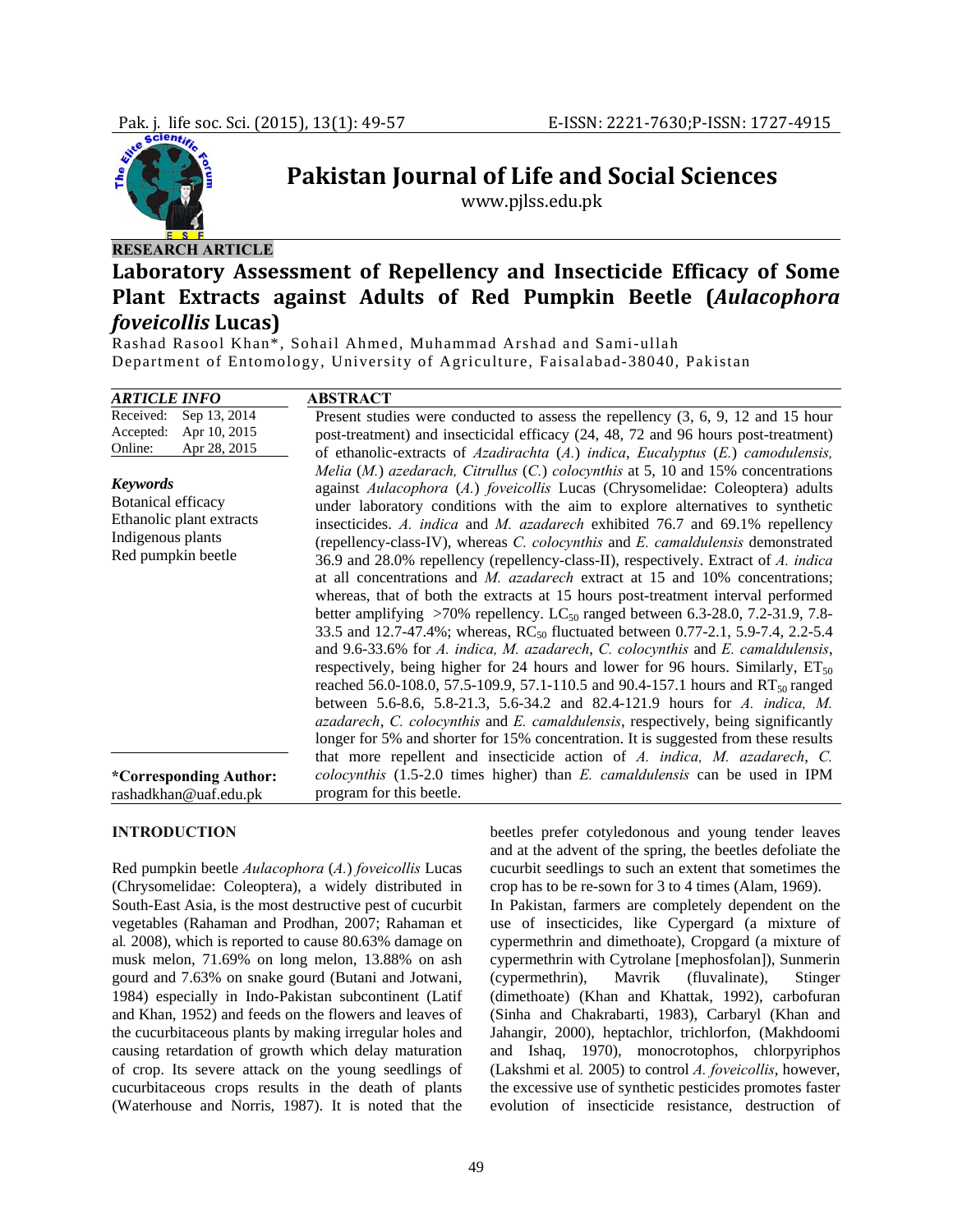natural enemies, contamination of food and production of residues etc. These threats have triggered to investigate effective alternative compounds. Exploration of plant derivatives as effective compounds has been a common pest management practice against various pests since long (Kim et al*.* 2004). Plant extracts have also been tried on this beetle. The lethal effect of 10% ethanolic extract of dried fruit of *Melia*  (*M.*) *azedarach* on *A. foveicollis* was observed within 96 hours of exposure. The seed extract of *Azadirachta*  (*A.*) *indica* showed good repellent properties against *A. foveicollis* (Chakravorty et al*.* 1969). A mixture of neem with karanja oil derived from the tree *Pongamia glabra*, reduced cucumber beetle population by 50-70% overnight. Ethanolic extracts of *A. indica, Annona squamosa*, *Convolvulus microphyllus* and *M. azedarach* were found significantly effective in repelling red pumpkin beetles (Tandon and Sirohi, 2009). The strong repellency of garlic and neem oil against cucumber beetle has also been reported (Ali et al., 2011).

In order to investigate more effective plant chemicals, the present studies were carried out under laboratory conditions on ethanolic plant extracts of *A. indica*, *M. azedarach*, *Eucalyptus* (*E.*) *camodulensis* and *Citrullus*  (*C.*) *colocynthis* against *A. foveicollis*.

### **MATERIALS AND METHODS**

#### **Collection and rearing of red pumpkin beetle**

The adults of *A*. *foveicollis* were collected from the cucurbit crops sown in the field and cultured on fresh squash leaves inside the glass cages  $(75\times75\times75$  cm). The cages were placed in the laboratory maintained at 28±2ºC, 70±5% RH and 12:12 D:L period. Before offering, the leaves were kept in a solution of tetramycin and water (1:9) for 10 minutes and then rinsed with water to remove residues. The leaves thus treated were first dried at room temperature  $(30\pm2^{\circ}\text{C})$ and then were offered for feeding. The dried and consumed squash leaves were removed and replaced with fresh and contaminated free leaves after two days interval.

#### **Preparation of plant extracts and their various dilutions**

Seed and leaves of *A. indica* and *M. azedarach*, leaves of *E. camodulensis* and fruits of *C. citrullus* were collected, washed in water and dried under shade and were further dried in an oven at 50°C. These dried leaf materials were ground to the powder using a grinding mill. Extraction was carried out using Soxhlets apparatus with ethanol solvent. A sample of 20 g powder of each plant was taken in Soxhlets apparatus and 100 ml ethanol was added for digestion under boiling point at 45°C for 24 hours. The Ethanolic mixture was filtered and then evaporated under reduced pressure at 50°C in a rotatory evaporated to remove

solvent (Tandon and Sirohi, 2009). Four concentrations (0, 5, 10 and 15%) of each extract were prepared in emulsified water for repellency and mortality bioassay.

#### **Repellency bioassay**

Leaf disc bioassay of *A. indica*, *M. azedarach*, *E. camodulensis* and *C. citrullus* extracts was carried out against adults of *A. foveicollis* under laboratory conditions following Tandon and Sirohi (2009) with some modifications. Discs of squash leaves were cut according to the size of large glass petri dish (41 cm diameter). Each leaf disc was cut into two equal halves. One half of each leaf disc was dipped into test solution (ethanolic extract of plant) and other one half into a solution of ethanol and emulsified distilled water (control) for five minutes and dried under an electric fan for fifteen minutes. Both halves of each leaf disc were then joined to full leaf disc by attaching extract treated and untreated (control) halves with a strip of cellotape. The treated leaf discs were placed in petri dishes over a moistened filter paper to avoid desiccation. Ten adults of *A. foveicollis* (5 days old) were released at the center of the leaf disc. Each petri dish was covered with perforated lids for proper ventilation. The lid was made perforated by cutting five circular holes (5 cm diameter) and then covering them with 5 mm wire mesh pasted with glue bond. The adults settled for feeding on treated (extract treated) and control (ethanol + emulsified water) halves were counted at post treatment intervals of 3, 6, 9, 12 and 15 hours. Whole experiment consisting of sixteen treatments (four plant extracts  $\times$  four concentrations of each extract) was conducted under completely randomized designed and repeated thrice after an interval of a week under same laboratory conditions. Percent repellency at each post treatment interval was calculated by the following formula as described by Tandon and Sirohi (2009):

$$
PR = \frac{(C - T)}{(C + T)}
$$
  
 
$$
P = \frac{C}{T}
$$

Where  $PR = Percent$  repellency;  $C = number of adults$ on controlled half of leaf disc;  $T =$  number of adults on treated half of leaf disc

On the basis of percent repellency values, the extracts were classified as Class-0 (PR =  $\langle 0.1\%$ ), class-I (PR = 0.1-20%), class-II (PR = 20.1-40%), class-III (PR = 40.1-60%), class-IV (PR = 60.1-80%) and class-V (PR  $= 80.1 - 100\%$ ) (Dales, 1996).

### **Mortality bioassay**

Leaf disc method was used for mortality bioassay and arrangement of treatments and replications were same as in repellency test. The mortality data was collected at post treatment intervals of 24, 48, 72 and 96 hours. The inactive adults from each treatment were separated and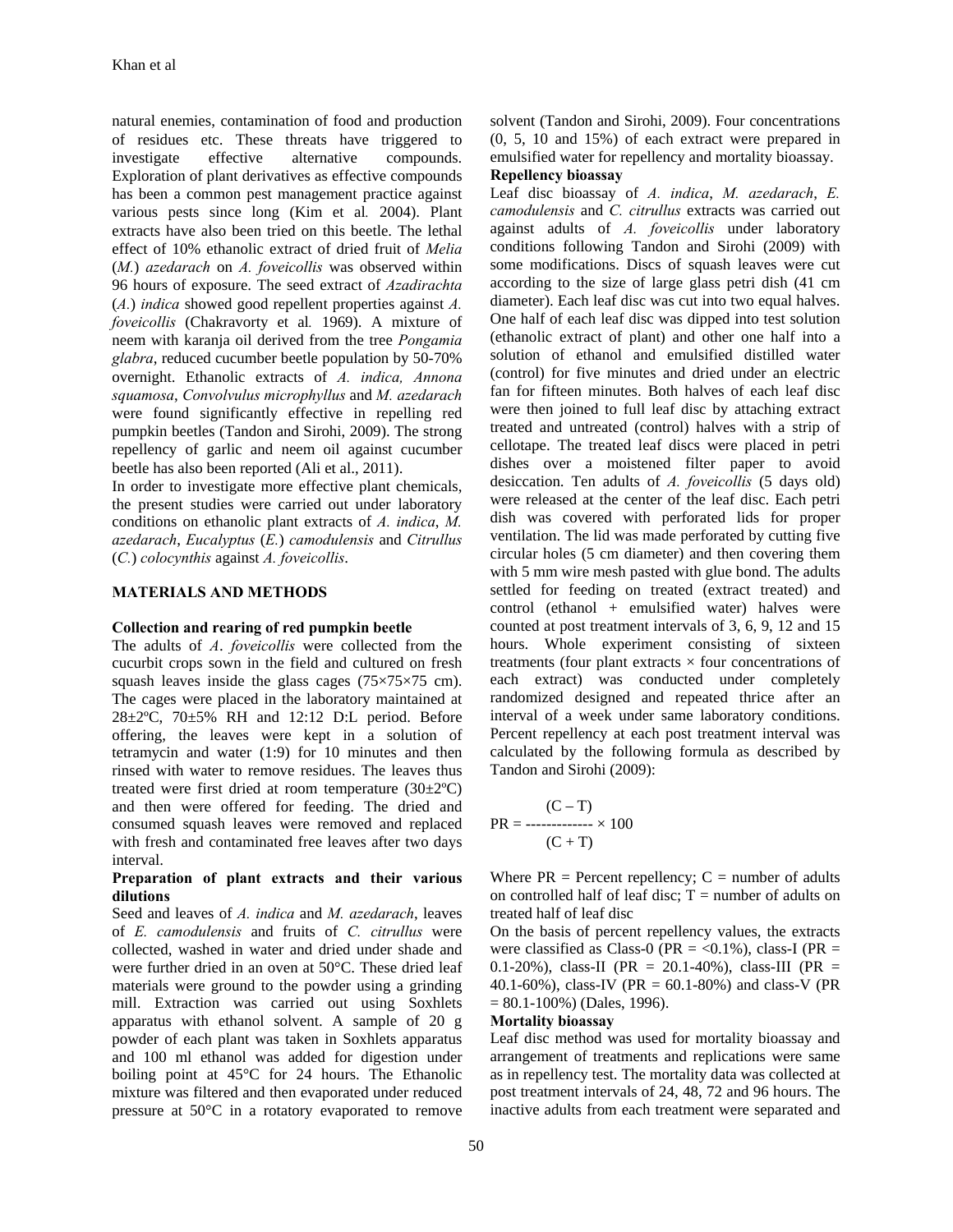placed in separate petri dishes having fresh and contamination free leaf discs for two days. After two days, these adults observed under microscope, if not active on probing, were considered as dead. The mortality data was transformed into percent corrected mortality according to Abbott formula (Abbott, 1925) prior to establish statistical analysis.

#### **Statistical analysis**

The data regarding percent repellency and mortality were subjected to ANOVA test to determine the parameters of significance and mean values for different treatments. The means of significant treatments were compared with Tukey's honestly significant difference, as performed by Danho et al*.*  (2002). The mortality and repellency data were also subjected to probit analysis to determine  $LC_{50}$ ,  $RC_{50}$ ,  $ET_{50}$ ,  $RT_{50}$ , chi-square and confidence interval values and to regression analysis to establish linear regression equation, coefficient of correlation (r), coefficient of determination (R²), ANOVA parameters and scatter diagram for each plant extract using the Minitab Statistical Program (Finney, 1971).

### **RESULTS**

The evaluated botanical extracts, their concentrations and post treatment intervals as well as their two factor interactions showed significant variations in the mortality of adult *A. foveicollis* (Table 1). Among botanical extracts, *A. indica, M. azadarech* and *C. colocynthis* had similar mortality rate ranging from 22.9-25.8% mortality, whereas, *E. camaldulensis* had 18.3% different from above extracts. The highest concentration and longest interval after exposure registered highest mortality in beetle (Fig. 1).

 $LC_{50}$  values were time dependent and decreased with an increase in post treatment interval indicating that toxicity of the all evaluated botanical extracts increased with prolonging post treatment interval. Similarly,  $LC_{50}$ values of *A. indica, M. azadarech*, *C. colocynthis* and *E. camaldulensis* for each post treatment interval varied significantly as their respective 95% fiducial limits did not overlap (Table 2). The regression equations and their probability values against  $LC_{50}$  of each botanical extract explained a significant negative role (P<0.05) of each post treatment interval in percent mortality of adult  $A$ . foveicollis.  $LC_{50}$  values ranged from 6.3 to 28.0, 7.3 to 31.9, 7.8 to 33.5 and 12.7 to 47.4% for *A. indica, M. azadarech*, *C. colocynthis* and *E. camaldulensis*, respectively, being higher for 24 hours and lower for 96 hours of post treatment interval. Overall, *A. indica, M. azadarech*, *C. colocynthis* exhibited approximately equal  $LC_{50}$  values (6.3-7.8%) as well as toxicity response for adult *A. foveicollis* and were comparative 1.5-2.0 times more toxic than *E. camaldulensis* at post treatment interval of 96 hours (Table 2).

ET50 of *A. indica, M. azadarech*, *C. colocynthis* and *E. camaldulensis* decreased with an increase in their concentrations and varied significantly for respective concentrations as their respective 95% fiducial limits did not overlap (Table 3).  $ET_{50}$  ranged from 56.0 to 108.0, 57.5 to 109.9, 57.1 to 110.5 and 90.4 to 157.1 hours for *A. indica, M. azadarech*, *C. colocynthis* and *E. camaldulensis*, respectively, being significantly longer for 5% and shorter for 15% concentration. *A. indica, M. azadarech*, *C. colocynthis* demonstrated approximately equal  $ET_{50}$  values (108.0-110.5 hours) for adult *A. foveicollis* and exhibited 1.5 times more ET50 values than *E. camaldulensis* at 5% concentration. The regression equations and their probability values against  $ET_{50}$  of each botanical extract expounded that each concentration had a significant negative impact  $(P<0.05)$  on the effective time  $(ET_{50})$  of each botanical extract against adult *A. foveicollis* (Table 3).

ANOVA parameters explained significant variation in repellency of adult *A. foveicollis* for botanical extracts, their concentrations and post treatment intervals as well as for all their two factor interactions except the interaction between concentrations and post treatment intervals (Table 1). Among botanical extracts, *A. indica,* repelled 76.7% whereas, *M. azadarech, C. colocynthis* and *E. camaldulensis* deterred 69.1, 36.9 and 28.0% of the released adults of *A. foveicollis*. Extracts of *A. indica* and *M. azadarech* belonged to repellency class-IV, whereas, extracts of *C. colocynthis*  and *E. camaldulensis* fitted in repellency class-II (Fig. 2A). Repellency response of botanical against adult *A. foveicollis* increased with increasing concentration and exposure interval. Two factor interaction between botanical extracts and concentrations indicate that highest repellency was demonstrated by *A. indica* at 15% concentration (82.7%); whereas, *A. indica* at 10% and 5% and *M. azadarech* at 15% and 10% concentrations demonstrated 77.3, 70.0, 77.3 and 73.3% repellency of adult *A. foveicollis*, respectively. About 56.6% and 52.0% of the released adults of *A. foveicollis*  were repelled by *M. azadarech* at 5% concentration and *C. colocynthis* at 15% concentration, respectively. However, *C. colocynthis* at 5% and 10% concentrations and *E. camaldulensis* at all tested concentration explained less than 50% repellency (18.7-38.6%) for adult *A. foveicollis*. These results reveal that application of *A. indica* extract at all tested concentrations and *M. azadarech* extract at 15% and 10% concentrations were comparatively better botanical-concentration combinations (Fig. 2). Two factor interaction between botanical extracts and exposure intervals indicate that repellency against adult *A. foveicollis* ranged from 68.9 to 86.7%, 61.1 to 77.8%, 15.5 to 64.4% and 10.0 to 48.9% for *A. indica*, *M. azadarech*, *C. colocynthis* and *E. camaldulensis* extracts, respectively, being higher for 15 hours and lower for 3 hours post treatment intervals.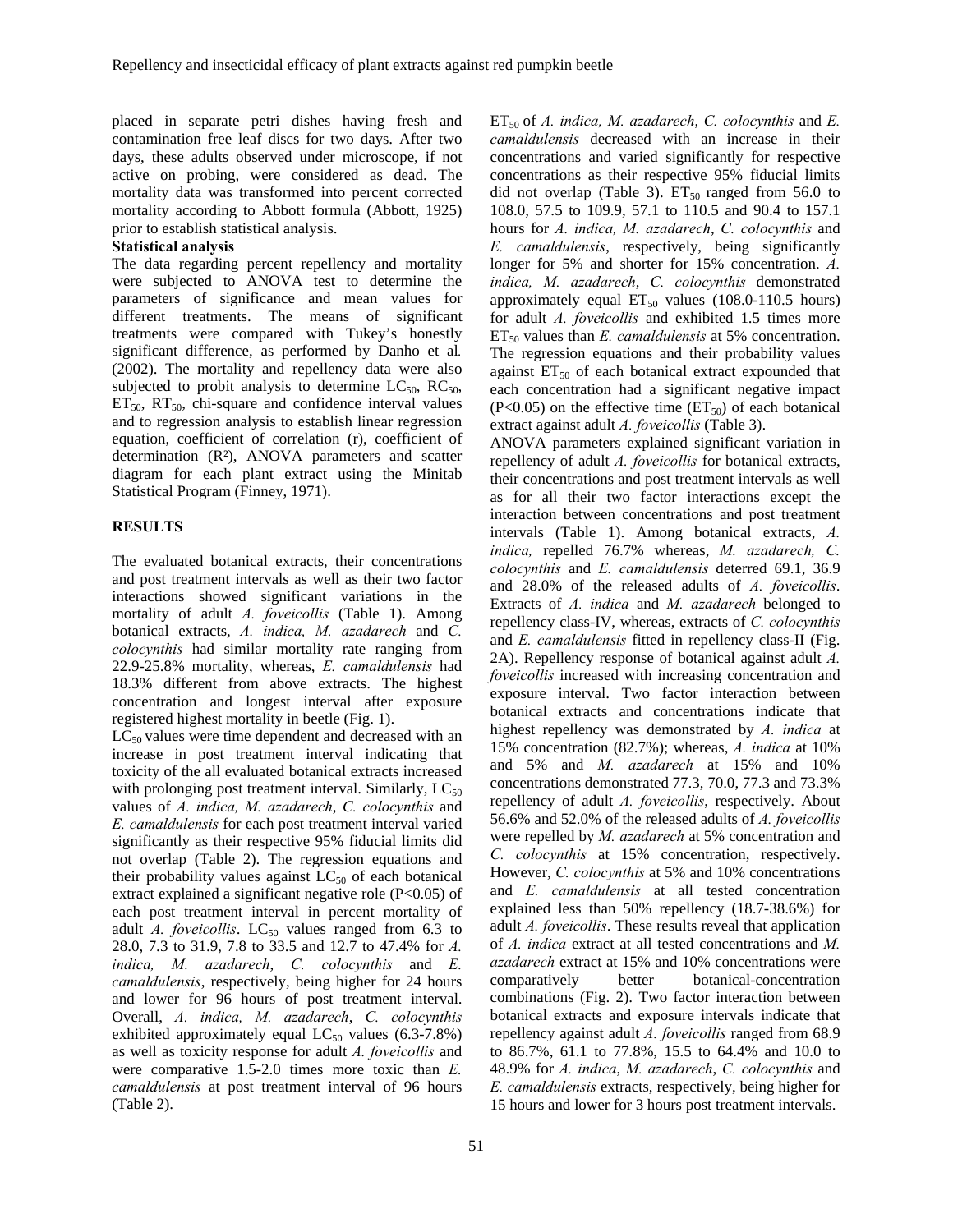

**Fig. 1: Percent mortality of** *Aulacophora foveicollis* **for interactions of different botanical extracts with concentrations (A) and post treatment intervals (B) and of different concentrations with post treatment intervals (C) (Means bars having different letters donot differ significantly at α = 5% and Error bars indicates standard error).** 

These results indicate that released adult *A. foveicollis* were firstly attracted to the treated food source and then, finding the food source unfit for consumption, started to move away from treated food. Percentage of repelled individuals of adult *A. foveicollis* gradually increased with increasing post treatment exposure period. After 15 hours of treatment application, *A. indica* extract deterred the most individuals of adult *A. foveicollis* (86.7%); whereas, *M. azadarech*, *C. colocynthis* and *E. camaldulensis* extracts deterred 77.8, 64.4 and 48.9% individuals of adult *A. foveicollis* (Fig. 3).

Probit analysis reveals that RC<sub>50</sub> values of *A. indica, M. azadarech*, *C. colocynthis* and *E. camaldulensis* for each post treatment interval varied significantly as their respective 95% fiducial limits did not overlap (Table 4).



**Fig. 2: Percent repellency of** *Aulacophora foveicollis* **for different botanical extracts (A), concentrations (B) and post treatment intervals (C) (Means bars having different letters donot differ significantly at α = 5% and Error bars indicates standard error).** 

The regression equations and their probability values against  $RC_{50}$  of each botanical extract explained a significant negative role (P<0.05) of concentrations in percent mortality of adult *A. foveicollis*.  $RC_{50}$  values ranged from 0.77 to 2.1, 5.9 to 7.4 , 2.2 to 5.4 and 9.6 to 33.6% for *A. indica, M. azadarech*, *C. colocynthis* and *E. camaldulensis*, respectively, being higher for 24 hours and lower for 96 hours. All the tested botanical extracts exhibited less than  $10\%$  RC<sub>50</sub> for adult *A*. *foveicollis* at post treatment interval of 96 hours; however,  $RC_{50}$  values of each botanical extract for adult *A. foveicollis* decreased with increasing post treatment interval. At maximum exposure interval (96 hours), *A. indica, M. azadarech* and *C. colocynthis* explained 12.5, 1.6 and 4.4 times lower  $RC_{50}$  than  $E$ . *camaldulensis* for adult *A. foveicollis*, respectively (Table 4).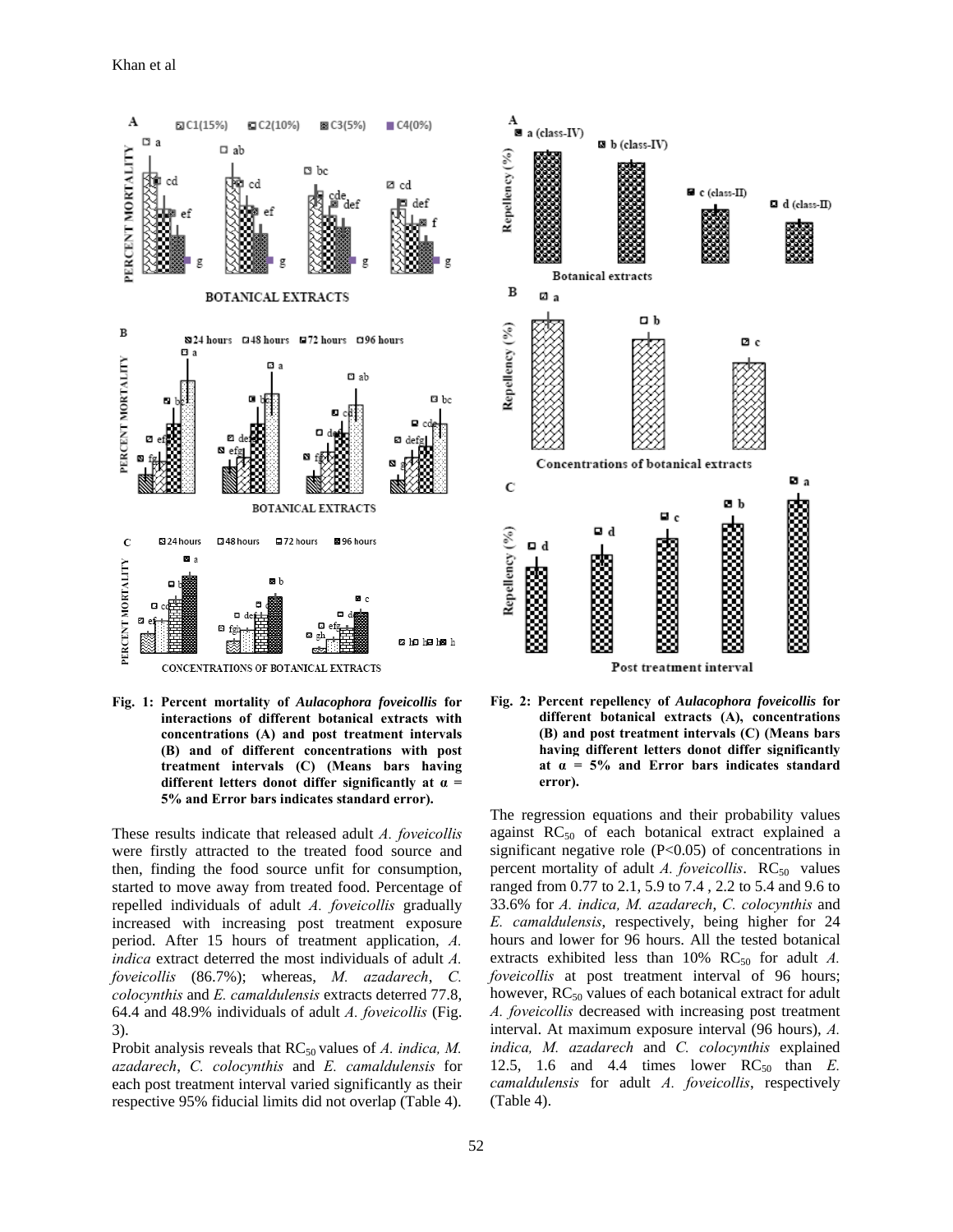| Source of variation          | Percent mortality        |         |              | Repellency $(\%)$        |             |                 |
|------------------------------|--------------------------|---------|--------------|--------------------------|-------------|-----------------|
|                              | Df                       |         | P < 0.05     | Df                       |             | P < 0.05        |
| Botanicals (B)               | $3^a/128^b$              | 9.287   | $0.00^{**}$  | $3^a/120^b$              | 317.260     | $0.000^{\circ}$ |
| Concentrations (C)           | $3^a/128^b$              | 246.620 | $0.000^{**}$ | $2^a/120^b$              | 79.779      | $0.000^{**}$    |
| Post treatment Intervals (I) | $3^a/128^b$              | 154.190 | $0.000^{**}$ | $4^a/120^b$              | 64.217      | $0.000^{**}$    |
| $B * C$                      | $9^a/128^b$              | 3.094   | $0.002***$   | $6^a/120^b$              | 3.053       | $0.008***$      |
| $R * I$                      | $9^a/128^b$              | 3.079   | $0.002$ **   | $12^a/120^b$             | 5.771       | $0.000$ **      |
| $C*I$                        | $9^a/128^b$              | 18.998  | $0.000$ **   | $8^a/120^b$              | 0.426       | $0.903^{ns}$    |
| $B*C*I$                      | $27^{\rm a}/128^{\rm b}$ | 0.520   | $0.975^{ns}$ | $24^{\rm a}/120^{\rm b}$ | 0.159<br>** | $0.999^{ns}$    |

**Table 1: ANOVA parameters of botanicals, concentrations, post treatment intervals and their interactions for mortality (Total df = 191) and repellency (Total df = 179) responses of** *Aulacophora foveicollis*

 $a =$  Degree of freedom of independent factors and their interactions;  $b =$  Degree of freedom of error;  $\dot{b} =$  highly significant at probability level of 5%;  $^{ns}$  = non-significant at probability level of 5%.

| Table 2: $LC_{50}$ values of different plant extracts at various exposure intervals against A. foveicollis |  |  |
|------------------------------------------------------------------------------------------------------------|--|--|
|                                                                                                            |  |  |

| Plants         | Post treatment | $LC_{50}$ (SE) | 95% Fiducial CI | Regression equation | $\chi^2$ | P               |
|----------------|----------------|----------------|-----------------|---------------------|----------|-----------------|
|                | intervals      |                |                 | $(Y = a + bx)$      |          |                 |
| A. indica      | 24 hours       | 28.0(7.4)      | $19.9 - 88.3$   | $-6.43 + 1.82x$     | 0.004    | 0.001           |
|                | 48 hours       | 21.5(3.6)      | $16.9 - 38.1$   | $-5.28 + 1.60x$     | 0.201    | $0.000$ $^{**}$ |
|                | 72 hours       | 11.9(0.97)     | $10.3 - 14.6$   | $-3.30 + 1.18x$     | 0.504    | $0.000$ $^{**}$ |
|                | 96 hours       | 6.3(0.57)      | $5.0 - 7.3$     | $-2.70 + 1.27x$     | 2.171    | $0.000$ **      |
| M. azedarach   | 24 hours       | 31.9(11.4)     | $20.4 - 189.2$  | $-4.48 + 1.18x$     | 0.113    | $0.002$ **      |
|                | 48 hours       | 26.7(7.7)      | $18.3 - 95.9$   | $-3.92 + 1.08x$     | 0.273    | 0.001           |
|                | 72 hours       | 12.2(1.0)      | $10.4 - 14.9$   | $-2.70 + 1.27x$     | 2.171    | $0.000$ **      |
|                | 96 hours       | 7.2(0.65)      | $5.7 - 8.3$     | $-2.59 + 1.13x$     | 2.917    | $0.000$ **      |
| C. colocynthis | 24 hours       | 33.5(12.2)     | $21.5 - 227.8$  | $-6.0 + 1.60x$      | 0.057    | $0.002$ **      |
|                | 48 hours       | 33.3 (17.2)    | $18.5 - 403.9$  | $-2.66 + 0.65x$     | 0.334    | $0.014$ **      |
|                | 72 hours       | 18.7(4.8)      | $13.3 - 70.0$   | $-2.36 + 0.68x$     | 0.779    | $0.003$ **      |
|                | 96 hours       | 7.8(1.4)       | $3.7 - 10.7$    | $-1.42 + 0.51x$     | 0.141    | $0.006$ **      |
| E.             | 24 hours       | 47.4 (18.2)    | $24.3 - 135.6$  | $-5.82 + 1.41x$     | 0.038    | $0.014$ **      |
| camaldulensis  | 48 hours       | 41.7(11.4)     | $21.3 - 128.1$  | $-3.11 + 0.74x$     | 0.191    | $0.015$ **      |
|                | 72 hours       | 35.3(2.3)      | $18.3 - 39.0$   | $-2.38 + 0.57x$     | 0.112    | $0.016$ **      |
|                | 96 hours       | 12.7(1.4)      | $10.4 - 17.5$   | $-2.66 + 0.91x$     | 0.506    | $0.000$ **      |

**Table 3: ET<sub>50</sub> values of different plant extracts at various concentrations against A. foveicollis** 

| Plants          | Concentration | $ET_{50}(SE)$ | 95% Fiducial CI | Regression equation | $\chi^2$ | P               |
|-----------------|---------------|---------------|-----------------|---------------------|----------|-----------------|
|                 |               | (Hours)       |                 | $(Y = a + bx)$      |          |                 |
| A. indica       | 5%            | 108.0(7.2)    | $94.9 - 126.4$  | $-11.9 + 2.47x$     | 1.618    | 0.000           |
|                 | 10%           | 80.5(3.9)     | $73.7 - 89.5$   | $-8.91 + 1.95x$     | 4.772    | $0.000$ **      |
|                 | 15%           | 56.0(2.5)     | $50.8 - 60.8$   | $-7.74 + 1.83x$     | 9.672    | $0.000$ **      |
| M. azedarach    | 5%            | 109.9 (14.9)  | $102.1 - 174.5$ | $-8.3 + 1.64x$      | 1.618    | $0.000^{\circ}$ |
|                 | 10%           | 88.4 (7.8)    | $76.1 - 110.9$  | $-5.72 + 1.19x$     | 3.078    | $0.000$ **      |
|                 | 15%           | 57.5 (2.9)    | $51.4 - 63.3$   | $-6.51 + 1.51x$     | 10.397   | 0.000           |
| C. colocynthis  | 5%            | 110.5(9.5)    | $99.2 - 135.8$  | $-6.89 + 1.43x$     | 1.088    | $0.000$ $^{**}$ |
|                 | 10%           | 95.5(8.1)     | $82.9 - 118.6$  | $-8.56 + 1.75x$     | 2.503    | $0.000$ $^{**}$ |
|                 | 15%           | 75.1(5.1)     | $66.1 - 87.5$   | $-5.80 + 1.26x$     | 0.766    | 0.000           |
| E. camaldulesis | 5%            | 157.1 (30.7)  | $118.9 - 300.3$ | $-7.92 + 1.49x$     | 0.763    | $0.000$ $^{**}$ |
|                 | 10%           | 119.1 (15.9)  | $96.9 - 175.9$  | $-6.44 + 1.27x$     | 1.127    | $0.000^{\circ}$ |
|                 | 15%           | 90.4(7.7)     | $78.3 - 112.2$  | $-6.18 + 1.29x$     | 2.579    | 0.000           |

Post treatment intervals at which 50% of the released adult *A. foveicollis* were repelled (RT<sub>50</sub>) varied significantly for respective concentrations as their respective 95% fiducial limits did not overlap and ranged from 5.6 to 8.6, 5.8 to 21.3, 5.6 to 34.2 and 82.4 to 121.9 hours for *A. indica, M. azadarech*, *C colocynthis* and *E. camaldulensis*, respectively, being significantly longer for 5% and shorter for 15% concentration. Overall, *A. indica*, *M. azadarech* and *C. colocynthis* demonstrated better repellency as they repelled 50% of released individuals of adult *A. foveicollis* within shorter period of post treatment interval at highest (15%) as well as at lowest (5%) concentrations. At lowest concentration (5%), *A. indica*, *M. azadarech* and *C. colocynthis* demonstrated 14-15 times less  $RT_{50}$  than that of  $E$ . *camaldulensis;* however, they explained 14.2, 5.7 and 3.6 times less RT<sub>50</sub> than that of *E. camaldulensis*, respectively (Table 5). The regression equations and their probability values against  $RT_{50}$  of each botanical extract reveal that concentration had a significant negative impact (P<0.05) on the  $RT_{50}$  of each botanical extract against adult *A. foveicollis* (Table 5).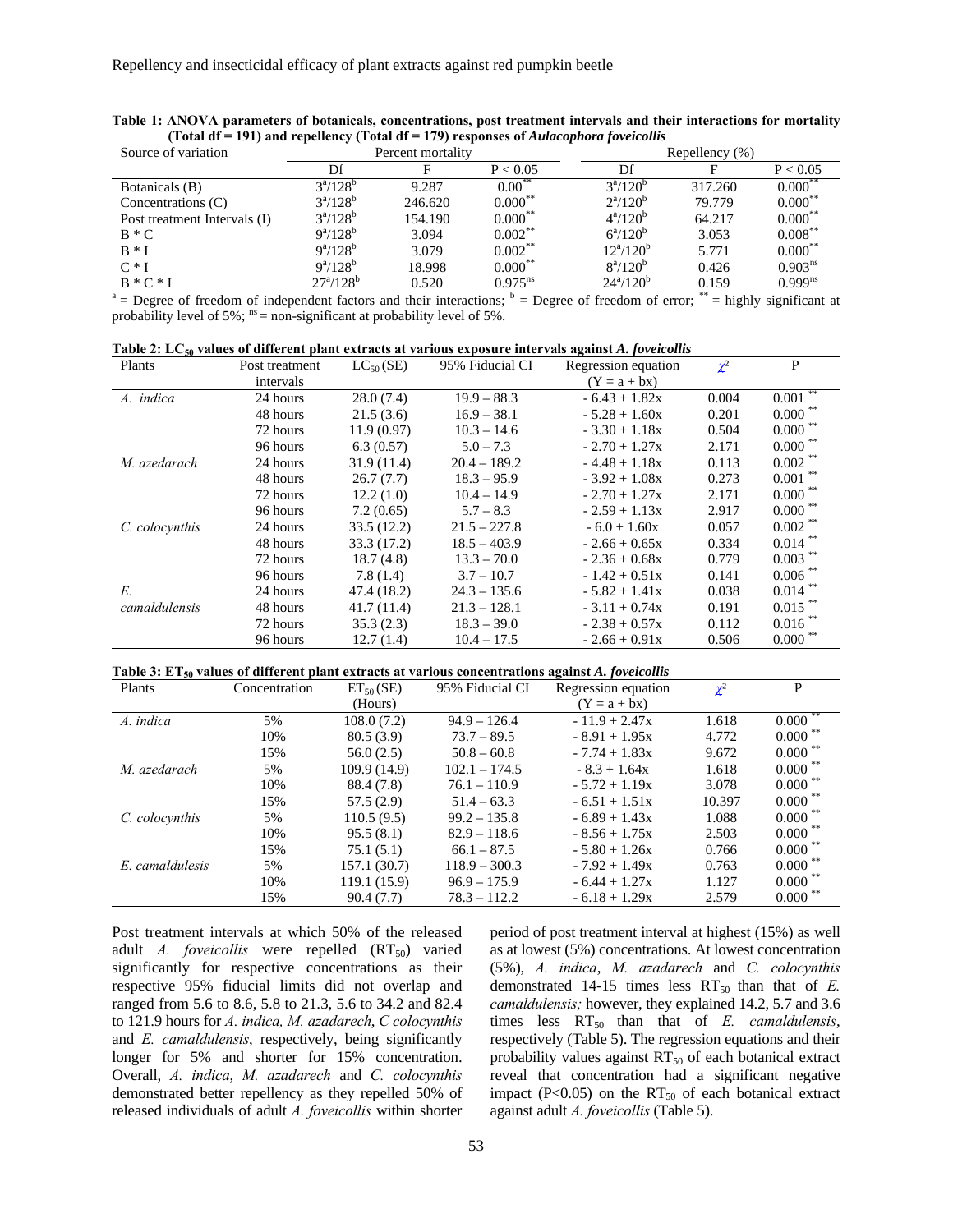| Plants         | Post treatment | $RC_{50}$ (SE) | 95% Fiducial CI | Regression equation | $\chi^2$ | P          |
|----------------|----------------|----------------|-----------------|---------------------|----------|------------|
|                | intervals      |                |                 | $(Y = a + bx)$      |          |            |
| indica<br>A.   | 24 hours       | 2.1(0.15)      | $0.01 - 4.6$    | $-0.63 + 0.34x$     | 0.027    | 0.035      |
|                | 48 hours       | 1.9(0.38)      | $0.00 - 4.3$    | $-0.63 + 0.38x$     | 0.088    | $0.022$ ** |
|                | 72 hours       | 1.7(0.11)      | $0.01 - 3.6$    | $-0.58 + 0.42x$     | 0.008    | $0.009$ ** |
|                | 96 hours       | 0.77(0.21)     | $0.00 - 2.2$    | $-0.25 + 0.44x$     | 0.250    | $0.008$ ** |
| M. azedarach   | 24 hours       | 33.6(12.1)     | $21.5 - 227.8$  | $-6.0 + 1.60x$      | 0.057    | $0.002$ ** |
|                | 48 hours       | 33.7 (13.8)    | $20.4 - 332.8$  | $-3.93 + 1.01x$     | 0.166    | $0.003$ ** |
|                | 72 hours       | 24.9(7.8)      | $16.7 - 122.3$  | $-3.03 + 0.83x$     | 0.042    | 0.002      |
|                | 96 hours       | 9.6(1.2)       | $7.2 - 12.8$    | $-1.94 + 0.69x$     | 0.856    | 0.000      |
| C. colocynthis | 24 hours       | 5.4(1.2)       | $2.2 - 7.3$     | $-1.36 + 0.59x$     | 0.895    | 0.001      |
|                | 48 hours       | 3.9(1.3)       | $0.76 - 5.9$    | $-1.07 + 0.51x$     | 0.559    | 0.002      |
|                | 72 hours       | 3.3(1.2)       | $0.5 - 5.2$     | $-0.97 + 0.51x$     | 0.320    | 0.002      |
|                | 96 hours       | 2.2(0.96)      | $0.29 - 3.8$    | $-0.79 + 0.55x$     | 0.006    | 0.001      |
| E.             | 24 hours       | 27.4(7.4)      | $19.2 - 85.6$   | $-5.04 + 1.41x$     | 0.682    | $0.000$ ** |
| camaldulensis  | 48 hours       | 20.7(3.5)      | $16.2 - 36.9$   | $-4.59 + 1.39x$     | 0.448    | 0.000      |
|                | 72 hours       | 16.3(2.2)      | $13.2 - 24.7$   | $-3.48 + 1.11x$     | 0.001    | 0.000      |
|                | 96 hours       | 5.9(0.76)      | $4.1 - 7.2$     | $-2.01 + 0.92x$     | 1.53     | 0.000      |

Table 4: RC<sub>50</sub> values of different plant extracts at various exposure intervals against *A. foveicollis* 



| Plants                    | Concentration | $RT_{50}$ (SE) | 95% Fiducial    | Regression equation | $\chi^2$ | P                    |
|---------------------------|---------------|----------------|-----------------|---------------------|----------|----------------------|
|                           |               | (Hours)        | CI              | $(Y = a + bx)$      |          |                      |
| indica<br>$\mathcal{A}$ . | 5%            | 8.6(3.2)       | $0.00 - 21.4$   | $-0.99 + 0.29x$     | 3.042    | 0.023                |
|                           | 10%           | 6.9(2.8)       | $0.01 - 15.1$   | $-0.94 + 0.33x$     | 2.385    | 0.007                |
|                           | 15%           | 5.6(4.1)       | $0.56 - 14.8$   | $-1.23 + 0.44x$     | 3.444    | $0.000^{\circ}$      |
| M. azedarach              | 5%            | 121.9(12.8)    | $103.7 - 164.9$ | $-10.3 + 2.11x$     | 1.347    | 0.000                |
|                           | 10%           | 111.7(12.7)    | $93.5 - 153.8$  | $-6.94 + 1.39x$     | 2.531    | 0.000                |
|                           | 15%           | 82.4(6.3)      | $72.0 - 99.3$   | $-5.90 + 1.26x$     | 4.977    | $0.000^{\degree}$    |
| C. colocynthis            | 5%            | 34.2(8.8)      | $8.3 - 49.5$    | $-1.69 + 0.37x$     | 0.954    | 0.006                |
|                           | 10%           | 14.1(1.5)      | $2.4 - 21.3$    | $-8.56 + 1.75x$     | 0.828    | $0.049$ <sup>*</sup> |
|                           | 15%           | 5.6(2.8)       | $0.01 - 15.1$   | $-0.94 + 0.33x$     | 2.385    | 0.007                |
| E. camaldulensis          | 5%            | 113.1(10.7)    | $97.4 - 146.9$  | $-9.34 + 1.89x$     | 9.986    | 0.000                |
|                           | 10%           | 86.1(5.6)      | $76.7 - 100.7$  | $-7.39 + 1.58x$     | 7.491    | 0.000                |
|                           | 15%           | 58.1 (3.5)     | $50.9 - 65.4$   | $-5.44 + 1.25x$     | 15.563   | 0.000                |

#### **DISCUSSION**

Laboratory evaluation of the efficacy of new molecules is a prerequisite of their field evaluation. Keeping this fact in view, present study was conducted under laboratory conditions for evaluating the repellency and insecticidal efficacy of ethanolic extracts *A. indica, M. azadarech*, *C. colocynthis* and *E. camaldulensis* against *A. foveicollis* adults. The evaluated botanical extracts, their concentrations and post treatment intervals explained significant variations in the mortality of adult *A. foveicollis* in present study. This variation in mortality response of adult *A. foveicollis* against evaluated plant extracts is attributable to qualitative and quantitative variation in their chemical constitutions (Rizvi et al*.*, 2012; Koubala et al*.*, 2013). However, variations in mortality due to various concentrations and exposure intervals may have been due to varying degree of persistence and exposure chances of extracts at different concentrations and exposure intervals, respectively. Mortality and repellency response of adult *A. foveicollis* to all plant extracts increased with increasing concentrations and exposure interval. These

results suggest that mortality and repellency is directly proportional to ranges of concentrations and exposure intervals used in present study. Regression and correlation parameters demonstrated in present study also showed that concentration and exposure-interval played a significant contribution in mortality and repellency of *A. foveicollis*. All extracts at 15% and 10% concentrations had approximately 2-times and 1.5 times higher mortality in *A. foveicollis* adults, respectively, than 5% concentration (15.8-23.3%). The higher mortality of *A. foveicollis* adults by all extracts at higher concentration may be attributable to ingestion of more quantity of toxic molecules which exhibit more persistence and difficult metabolism in more concentrated extract as compared to diluted extract which persists for shorter period and is easy to be metabolized (Bashir et al*.*, 2013). The high mortality at 96 hours is attributable to longer exposure of *A. foveicollis* adults to treated surface which increases the probability of ingestion of more treated surface and quantity of toxicants inside their digestive tract. The similar toxicity level and time of these plant extracts suggest a common mechanism of toxic action causing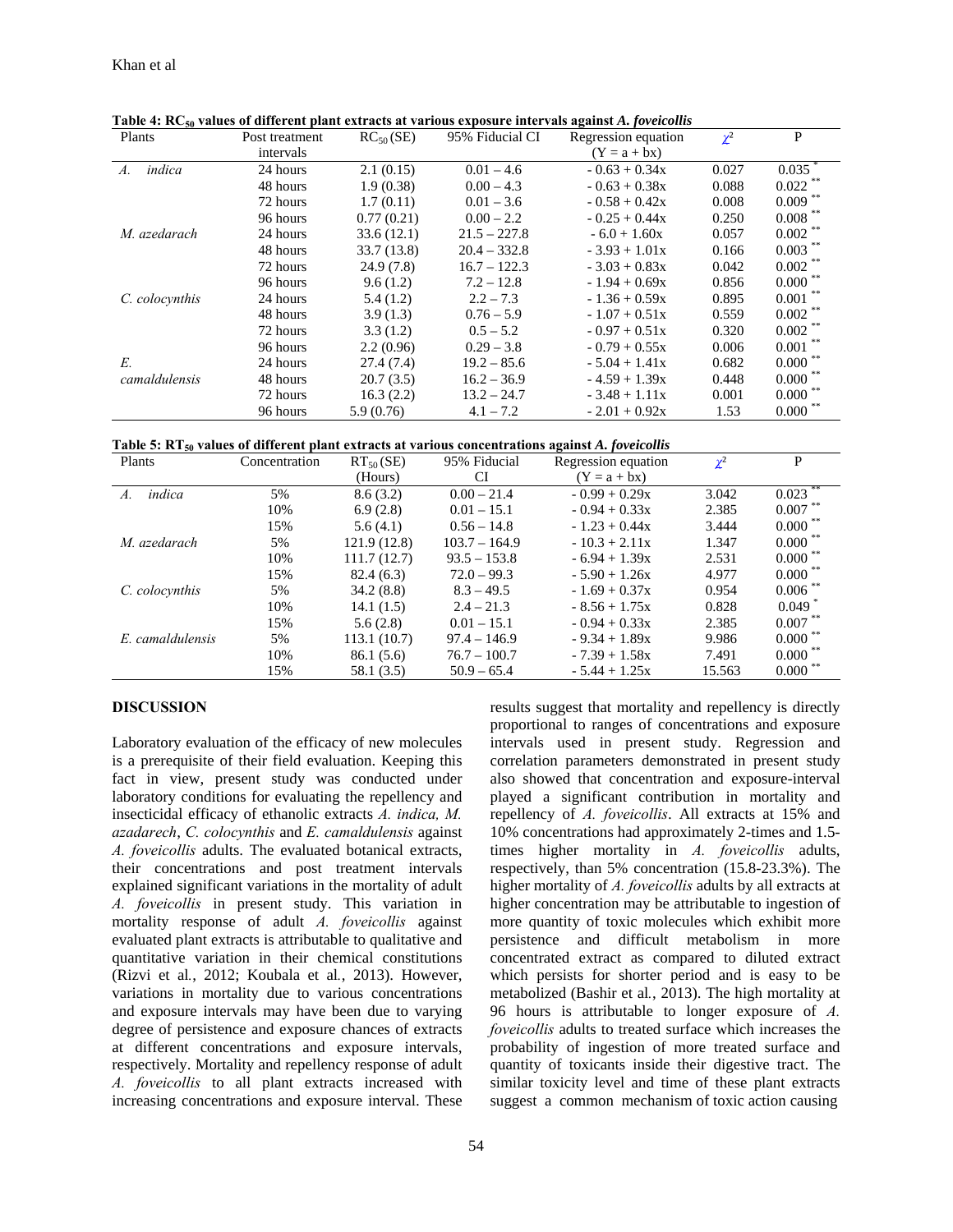

**Fig. 3: Percent repellency of** *A. foveicollis* **for interactions of different botanical extracts with concentrations (A) and post treatment intervals (B) (Means bars having different letters donot differ significantly at α = 5% and Error bars indicates standard error).** 

mortality of the beetle. Ali et al*.* (2011) reported that neem seed extract caused higher mortality and performed better than eucalyptus leaf extract against *A. foveicollis* adults. Osman et al*.* (2013) also documented better response of neem extract at 7.5% concentration against *A. foveicollis* after  $1<sup>st</sup>$ ,  $2<sup>nd</sup>$  and  $3<sup>rd</sup>$  spray. Similarly, the work of previous researchers demonstrated reasonable pesticidal efficacy of *A. indica*, *M. azedarach*, and *C. colocynthis*, extracts against insects and related arthropods **(**Italo et al*.*, 2009; Kumral et al*.*, 2010). Toxicity response of *M. azedarach* leaf extract demonstrated in present study against *A. foveicollis* adults were highly in consistent with the interpretations of various researchers who documented pesticidal activities of *M. azedarach*  extracts against arthropod pests (Jazzar and Abou-Fakhkr, 2003; Italo et al*.*, 2009). Some investigations on the pesticidal properties of *C. colocynthis* leaf extract against arthropod pests have been done and support the finding of present study; for example larvicidal activity of *C. colocynthis* leaf extract against mosquito larvae (Rahuman et al*.* 2008) and *Aphis craccivora* (Torkey et al*.* 2009). Regarding repellency, extracts of *A. indica* and *M. azadarech* exhibited class-IV- repellency (60.1-80%), whereas, extracts of *C.* 

*colocynthis* and *E. camaldulensis* fitted in repellency class-II (20.1-40%) in present study. This variation in repellency is attributable to difference in type and chemical nature of the volatile secondary metabolites present in these plant extracts that need further investigation. The present findings are partially in agreement with those of Tandon and Sirohi (2009) who assessed the ethanolic extracts of *A. indica, Annona squamosa*, *Convolvulus microphyllus* and *M. azedarach* in a laboratory against *Raphidopalpa foveicollis Lucas*  (Coleoptera: Chrysomelidae) and reported *A. indica* and *M. azedarach* as class-IV (60.1‐80%) and class III (40.1‐60%) repellents, respectively. The variation in results for *M. azedarach* may be due to difference in insect species (*R. foveicollis*) used in their experiment. A class-II repellency (20.1-40%) of *C. colocynthis* demonstrated in present study is also comparable with the results of Mullai and Jebanesan (2007) and Rehman et al*.* (2009) who reported repellency activity against *Culex quinquefasciatus* adults and 34.6% repellency against *Bactrocera zonata* Saunders (Diptera: Tephritidae), respectively. An increase in repellency response of botanicals against adult *A. foveicollis* with increasing concentration and exposure interval demonstrated in present study may have been due to highly concentrated solution at higher concentration as volatilization of concentrated compounds is slower and prolonged as compared to more diluted solution. These results also indicate that released *A. foveicollis* adults were firstly attracted to the food source and later on, finding the food source unfit for consumption, started to move away from treated food source.

The present investigations suggest that *A. indica, M. azadarech*, *C. colocynthis* had better repellency and insecticidal efficacy (1.5-2.0 times higher) than *E. camaldulensis* and can be used to develop natural molecules as repellents and insecticides that should be further evaluated in laboratory and field conditions.

#### **REFERENCES**

- Abbott WS, 1925. A method of computing the effectiveness of an insecticide. Journal of Economic Entomology, 18: 265-267.
- Alam MZ, 1969. Pest of cucurbit vegetables. In: Insect-pest of vegetables and their control in East Pakistan. Agri Information Service, Department of Agriculture, Dacca, pp: 89-110.
- Ali H, S Ahmad, G Hassan, A Amin and M Naeem, 2011. Efficacy of different botanicals against red pumpkin beetle (*Aulacophora foveicollis*) in bitter gourd (*Momordica charantia* L.). Pakistan Journal of Weed Science Research, 17: 65-71.
- Bashir MH, MD Gogi, M Ashfaq, M Afzal, MA Khan and M Ihsan, 2013. The efficacy of crude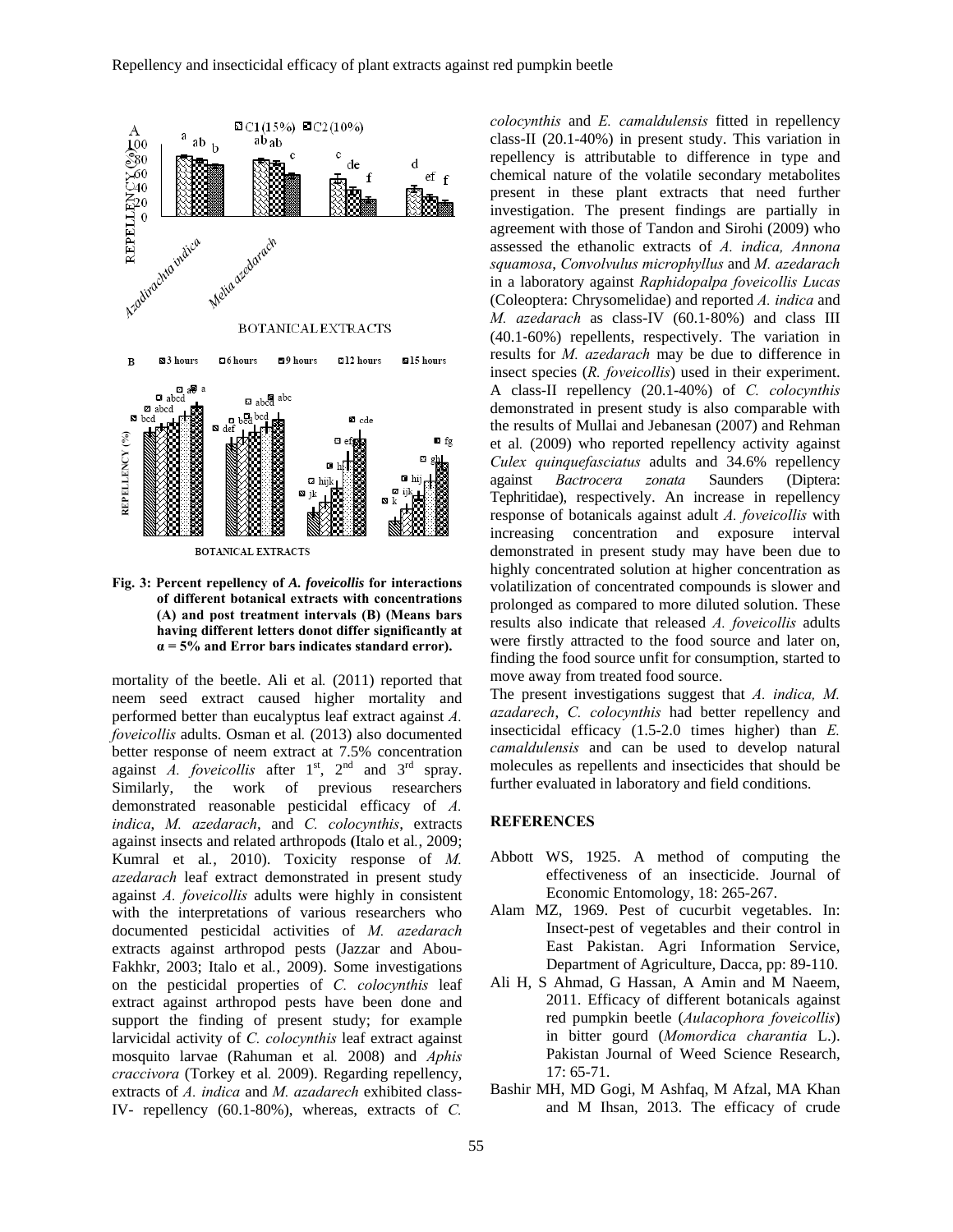aqueous extracts of some plants as grain protectants against the stored grain mite, *Rhizoglyphus tritici*. Turkish Journal of Agriculture and Forestry, 37: 585-594.

- Butani DK and MG Jotwani, 1984. Insects in vegetables. Periodical Expert Book Agency. Vivek-Vihar, Delhi, India, pp: 69-79.
- Chakravorty DP, GP Ghosh and SP Dhura, 1969. Repellent properties of thionimone on red pumpkin beetles, *Aulacophora foveicollis* L. Technology, 6: 48‐49.
- Dales MJ, 1996. A review of plant materials used for controlling insect pests of stored products. NRI Bulletin 65, Chatham, Natural Resources Institute, UK, pp: 84.
- Danho M, C Gaspar and E Haubruge, 2002. The impact of grain quality on the biology of *Sitophilus zeamais* Mots. (Coleoptera: Curculionidae): oviposition, distribution of eggs, adult emergence, body weight and sex ratio. Journal of Stored Products Research, 38: 259-266.
- Finney DJ, 1971. Probit Analysis (3rd edition). Cambridge University Press, Cambridge, UK.
- Italo CG, HF Amanda and LR Diego, 2009. Physical and chemical characterization of *Melia azedarach* L. fruit and leaf for use as botanical insecticide. Chilean Journal of Agricultural Research, 69: 38-45.
- Jazzar C and HE Abou-Fakhkr, 2003. The efficacy enhanced aqueous extracts of *Melia azedarach*  leaves and fruits integrated with the *Camptotylus reuteri* releases against the sweet potato whitefly nymphs. Bulletin of Insectology, 56: 269-275.
- Khan SM and M Jahangir, 2000. Efficacy of different concentrations of Sevin dust against red pumpkin beetle (*Aulacophora foveicollis* (Lucas) causes damage to muskmelon (*Cucumis melo* L.) crop. Pakistan Journal of Biological Sciences, 3: 183-185.
- Khan SM and NI Khattak, 1992. Chemical control of red pumpkin beetle *Aulacophora foveicollis*  (Lucas) attacking muskmelon crop. Sarhad Journal of Agriculture, 8: 363-368.
- Kim HK, JR Kim and YJ Ahn, 2004. Acaricidal activity of cinnamaldehyde and its congeners against *Tyrophagus putrescentiae* (Acari: Acaridae). Journal of Stored Products Research, 40: 55-63.
- Koubala BB, APT Miafo, B Bouba, AGS Kamda and G Kansci. 2013. Evaluation of insecticide properties of ethanolic extract from *Balanites aegyptiaca*, *Melia azedarach* and *Ocimum gratissimum* leaves on *Callosobruchus maculatus* (Coleoptera: Bruchidae). Asian Journal of Agricultural Sciences, 5: 93-101.
- Kumral NA, S Cobanoglu and C Yalcin. 2010. Acaricidal, repellent and oviposition deterrent activities of *Datura stramonium* L. against adult *Tetranychus urticae* (Koch). Journal of Pest Science, 83:173-180.
- Lakshmi MV, GR Rao and PA Rao, 2005. Efficacy of different insecticides against red pumpkin beetle, *Raphidopalpa foveicollis* Lucas on pumpkin, *Cucurbita maxima*  Duchesne. Journal of Applied Zoological Research, 16: 73-74.
- Latif A and AW Khan, 1952. Control of red pumpkin beetle with DDT and gammexene. Pakistan Journal of Scientific Research, 4: 33-37.
- Makhdoomi SMA and M Ishaq, 1970. Chemical control of red pumpkin beetle *Aulacophora foveicollis* (Lucas) on pumpkin crop. Annual Report of Ayub Agricultural Research Institute, Faisalabad, Pakistan.
- Mullai K and A Jebanesan, 2007. Larvicidal, ovicidal and repellent activities of the leaf extract of two cucurbitacious plants against filarial vector *Culex quinquefasciatus* (Say) (Diptera: Culicidae). Tropical Biomedicine, 24: 1-6.
- Osman S, MM Uddin and SM Adnan, 2013. Assessment of the performance of different botanicals and chemical insecticides in controlling red pumpkin beetle *Aulacophora foveicollis* (Lucas). International Journal of Agricultural Science and Research, 2: 258-264.
- Rahaman MA and MDH Prodhan, 2007. Effects of net barrier and synthetic pesticides on red pumpkin beetle and yield of cucumber*.*  International Journal of Sustainable Crop Production, 2: 30-34.
- Rahaman MA, MDH Prodhan and AKM Maula, 2008. Effect of botanical and synthetic pesticides in controlling Epilachna beetle and the yield of bitter gourd. International Journal of Sustainable Crop Production, 3: 23-26.
- Rahuman AA, P Venkatesan and G Gopalakrishnan, 2008. Mosquito larvicidal activity of oleic and linoleic acids isolated from *Citrullus colocynthis* (Linn.) Schrad. Parasitology Research, 103:1383-1390.
- Rehman J, G Jilani, MA Khan, R Masih and S Kanvil, 2009. Repellent and oviposition deterrent effects of indigenous plant extracts to peach fruit fly, *Bactrocera zonata* Saunders (Diptera: Tephritidae). Pakistan Journal of Zoology, 41: 101-108.
- Rizvi R, I Mahmood, SI Tiyagi and Z Khan, 2012. Effect of some botanicals for the management of plant-parasitic nematodes and soilinhabiting fungi infesting chickpea. Turkish